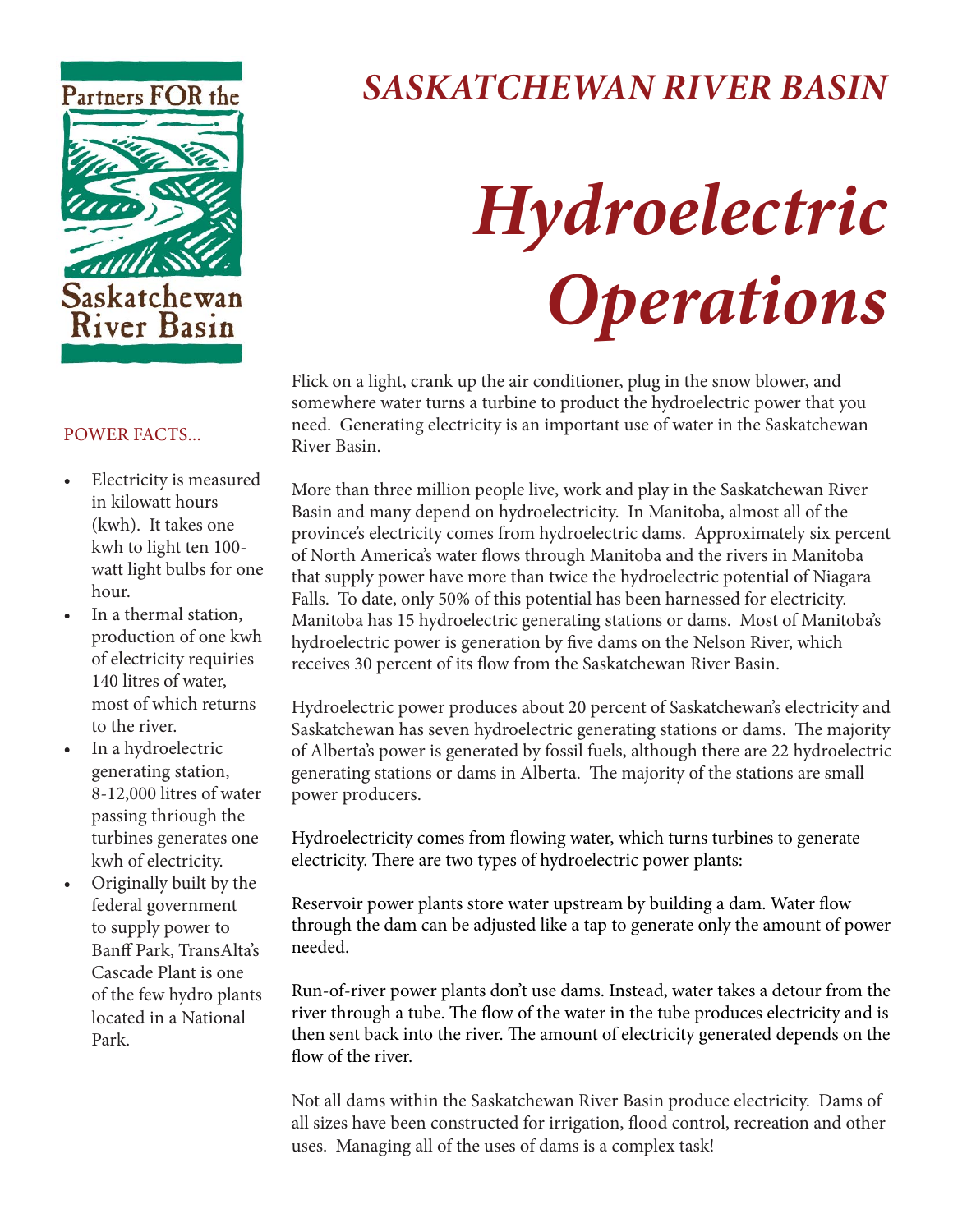### HOW DOES WATER MAKE ELECTRICITY?

Water rushes down a rapids or over a waterfall with an energy of its own. A hydroelectric power station harnesses that energy to create electricity. Water flows into a power station at an intake gate, and is channeled through a penstock to turn huge turbines. Each moving turbine rotates a generator which produces electricity. The water leaves the power station at the tailrace and flows downstream. Alternating current electricity from the generators passs through a transformer and is then carried by transmission lines to our homes and businesses.

Water can be stored in the reservoir which is formed upstream of the dam. Excess water, perhaps after heavy rains or spring runoff, flows down the spillway without turning the turbines. Controlling the amount of water entering the turbines allows TransAlta, SaskPower and Manitoba Hydro to supply the level of electricity needed by their customers.

#### **What Happens When a Hydroelectric Dam is Built?**

Building a hydroelectric dam causes changes in a river. Some of these changes or impacts are positive while others are negative. The impacts of each dam in the Saskatchewan River Basin vary, depending on the size and lcoation of the dam.

When a dam is constructed, land along the river may be flooded and a reservoir formed. The amount of flooding depends on the size of the dam and how flat or hilly the region is. Flooding may mean that people have to move their homes, heritage sites may be lost and wildlife habitat changed. Fish are particularly affected. Changes to fish habitat and erosion, which increases sediment in the water, alter the fish species which thrive in the reservoir. The dam itself can block fish myoement. Operation of the dam raises and lowers the level of the reservoir, affecting its use by humans and animals.

We make environmental trade-offs for the benefits provided by hydroelectric dams. In adition to generating electricity, the hydroelectric dams help water management within the Saskatchewan River Basin. For example, the Coteau Creek Hydroelectric Power Station was built as part of the Gardiner Dam on the South Saskatchewan River. The Gardiner Dam and Lake Diefenbaker provide water needed for towns and cities, industries and the irrigation of crops. During flood years, dams can help to reduce damage to homes, businesses and agricultural lands. Boaters, swimmers and sports fishing enthusiasts also enjoy the lake created by the dam.

Water passing through the turbines of a hydroelectric station is available to users downstream. Unlike thermal generating stations which depend on nonrenewable sources to produce electricity, water passing through a hydroelectric generating station is a renewable and continuous source of power.



The flow of water in a hydroelectric station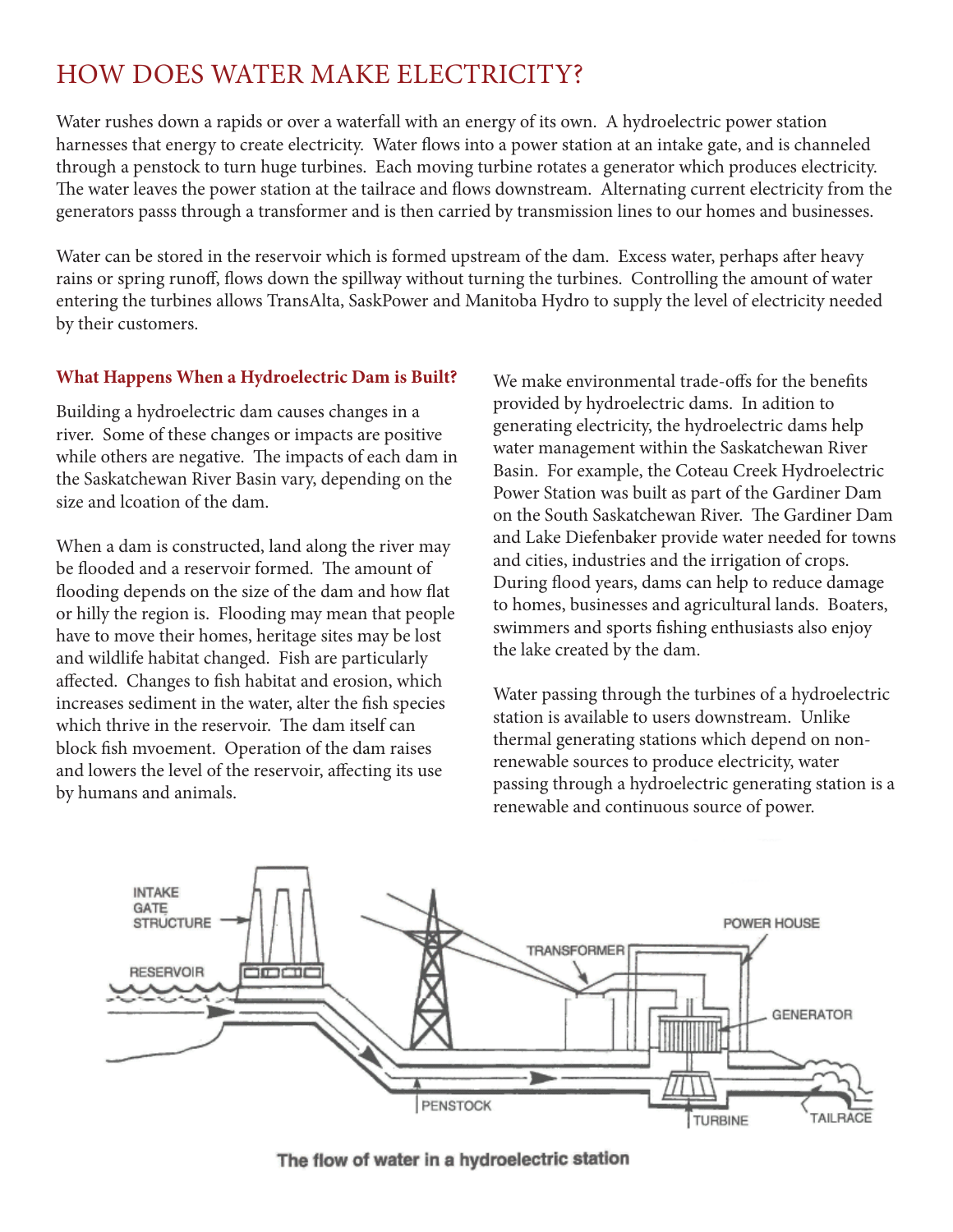

Grand Rapids Dam Photo courtesy: Manitoba Hydro

#### **Th ermal Generation**

Not all of our electricity comes from hydroelectric dams and the importance of hydroelectricity varies across the prairie provinces. The other major source of electricity in the Saskatchewan Rivr Basin is thermal generating stations. Thermal stations are especially important in Alberta and Saskatchewan. These burn coal to produce electricity. Water is important for these stations because it is needed for cooling.

The cooling water from thermal generation stations may impact the aquatic ecosystem. Water is withdrawn at one temperature and may be returned at a higher temperature after it has cooled the steam driving the turbines. Even a few degrees warmer can affect fish and other aquatic organizism. For example, fish may be fooled into spawning too early in the spring. The impact is greatest in winter, however, especially if the station does not operate continuously, causing sudden drops in the river temperature when operation stops. Fish may experience thermal shock when the warm water outflow from the plant is disrupted.

Solutions to these impacts, such as installing fish fencing around the warm water outlets, have been developed. Although some solutions may be expensive to build and maintain, such as cooling towers and ponds, utilities that operate thermal generating stations and discharge warm water directly into streams and rivers must find ways to reduce their impacts.

#### **Case Study: Grand Rapids**

Construction and operation of hydroelectric generating stations affect those people who live near the dam and the reservoir. First Nations peoples are often directly impacted, particularly from projects undertaken in northern regions. The electricity benefits people far away, while First Nations people must adjust to the local environmental changes.

Begun in 1960 and completed in 1968, the Grand Rapids Generating Station straddles the Saskatchewan River just before it drains into Lake Winnipeg. A large reservoir was created out of Cedar Lake and other lakes upstream of the dam, flooding 1,280 square kilometres of land. Several First Nation communities experienced adverse effects from the project, impacting fishing, trapping, recreation and other traditional pursuits.

In the last 45 years, mitigation and compensation have resolved many issues between the affected First Nations, their communities and Manitoba Hydro. The new community of Easterville was constructed for residents of the Chemawawin Reserve displaced by the flooding. To support the commercial fishery of Cedar Lake, a fish hatchery was constructed at Grand Rapids, incubating walleye, whitefish and trout eggs.

In 1990 and 1991, Manitoba Hydro reached settlement agreements resolving outstanding concerns with all the communities affected. The financial settlement will be used to create new opportunities for members of the First Nation.



Photo credit: Ducks Unlimited Canada